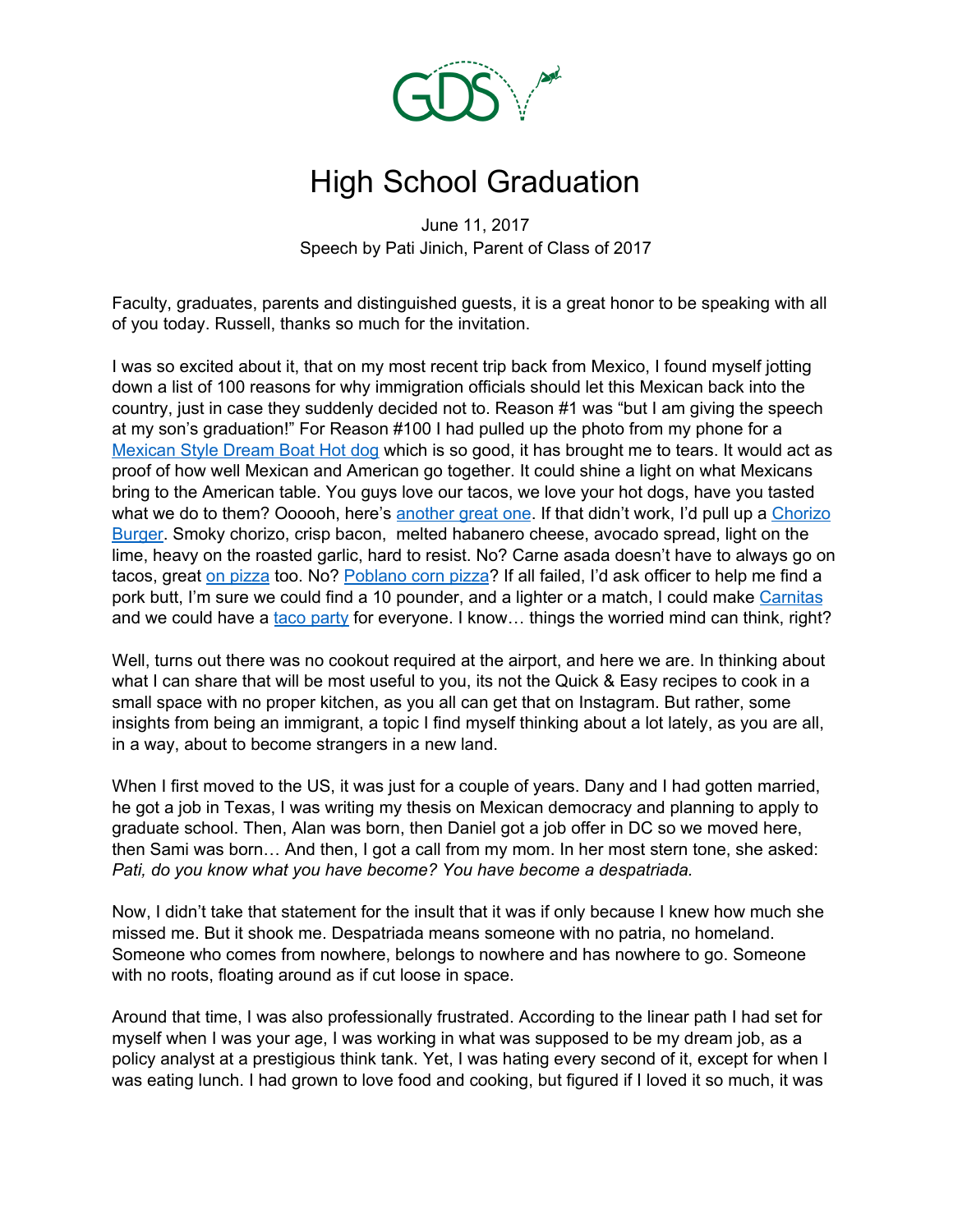meant to be a hobby, because work is supposed to be serious stuff. So I kept at it until I got into an early existential crisis of sorts. I think this is how I landed in that frustrating situation:

Although I've always been a ridiculously enthusiastic eater, before moving to the US I hadn't jumped into the kitchen much. Once we moved, the weight of nostalgia threw me in the kitchen. I was homesick. I hankered for the tastes from home, for the foods that had nurtured me growing up. So I began a desperate quest for those recipes, as if by making them I'd find sturdy ground to stand on. So… I started stalking people: anyone who I thought sounded, looked or acted Mexican. Someone buying pounds of lard, Mexican; someone stocking up on fresh jalapeños, must be Mexican; someone getting fresh cactus paddles; without a doubt, Mexican. I approached them and asked: how do you make your pozole, salsa, tamales? I began connecting with the Mexican migrant community, people from all over Mexico, from places I hadn't even been to, or heard of before. They shared their recipes and stories, and some even invited me into their kitchens. Suddenly, I was looking into Mexico from a much wider and detailed lens. I started eating my way back to Mexico, from a small kitchen in a duplex in Dallas, TX, and loving it.

I considered going into Food studies rather than political science for graduate school. Yet, I could hear my dad say, *after our efforts to put you through college, you want to go in the kitchen to rinse pots and pans?* Dany, on the other hand, insisted I should switch to cooking as he noted *the only pages you seem to read from the newspaper are from the food section.* I began to eye him with mistrust, as I remembered my mom's wise advice *do not ever trust a man, including, and mostly, the one you marry.* Was Dany a macho man in disguise who wanted me chained to the kitchen? I yanked myself back on track, applied for a Masters in Latin American Studies at Georgetown, got merit scholarship, applied for that dream job, and we are back at that place where I was miserable working in a think tank dreaming about lunch.

At that point Juju was born. After much hesitation, I realized I didn't want to give our boys an example of working and preparing only to be professionally miserable. I wanted to give them an example of taking leaps of faith, defying your own and others expectations, following your gut. So, I resigned, enrolled in night time culinary school and instead of writing about politics I started writing about food.

By chance, I met the director of the Mexican Cultural Institute who wanted to add cooking classes to their programming. If I could build a professional curriculum, find sponsors, get kitchen equipment donated, people interested in attending, I had an open door. It took me more than a year to pull it together. Did I know how to build a curriculum? Yes. Did I have any experience fundraising? No. Did I know how difficult it was? No. Would I have done it if I had known? No.

A month before launching the classes, we did a walk through of the space where the classes would take place. To my surprise, it wasn't in the kitchen, where I thought I would teach to a cozy group of 12/15 people: it was in the grand salon that fits 100s of people, a giant screen would go here, chairs lined up there, microphone here and camera in the corner. If not, I was told, it wasn't worth it for them. I panicked. I didn't have 100 people willing to attend, I had only 34. Neighbors, friends and their friends and their dentist too. Had I spoken in public before? No. Used a microphone? No. Been on stage, or on a giant screen? No.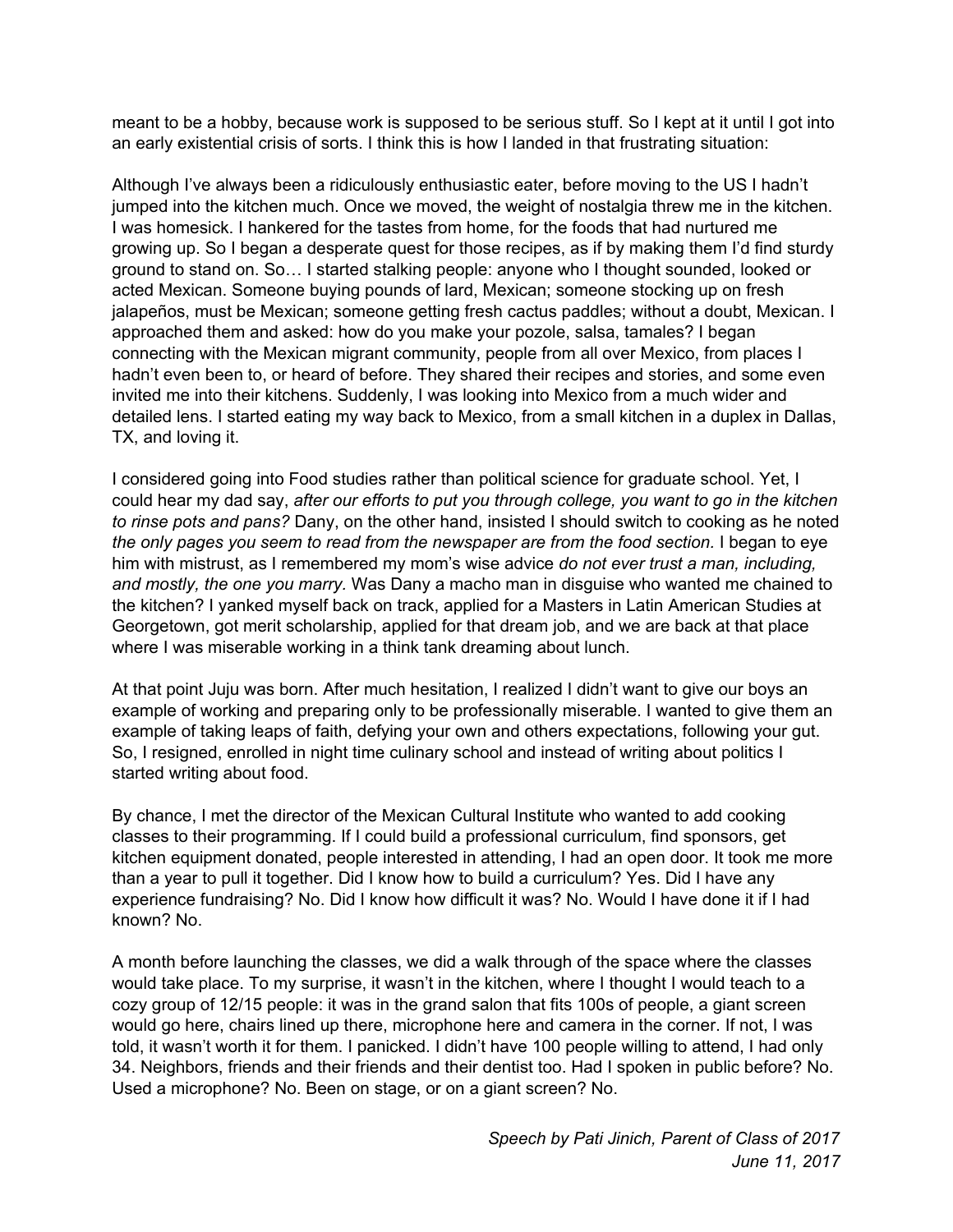I practiced so much, that instead of telling the boys our usual night time stories of a monkey called waba-waba which I had made up, I taught them how to make an imaginary [chicken](https://patijinich.com/recipe/chicken-tinga/) tinga every night for a month. The first live class came. I had stage fright for sure. But the program was set and printed out for an initial 6 classes, by the  $3<sup>rd</sup>$  that frozen sensation in my throat was gone. I was thrilled to see the warm reception for the classes and to realize how open people were to learn, to taste, from a cuisine that I loved so very much.

Fast forward to a few years later, I'm sitting in front of the VP of Programming and General Manager at the Food Network. They had finished watching a pilot for my cooking show and decided to give the Mexican cooking series a go. When I walked out, I was so happy, I kept crashing into people and giving them hugs. Next morning, I got a call from the director with a few questions

- 1. Would I dye my hair red? For wider appeal, you know.
- 2. Had I considered getting a dog? It would make such a great addition to the show.
- 3. Instead of Mexican food, how about Pan Latin food? Something less ethnic. I could be like a culinary ambassador for all of Latin America and cook up a mash up of cuisines.
- 4. One more thing which should be an easy fix: my accent. A few people in the room had a hard time understanding what I was saying. Speech trainers could help to completely erase it.

I hung up the phone and was completely bummed. Who wouldn't want to be on the Food Network? Yet, I could foresee a future where I would not be able to look at myself in the mirror. Yes, we had been considering a dog at home… but, who was that red haired woman, cooking food that doesn't exist, being a culinary ambassador to countries she hasn't even been to, and to make matters worse, with no accent, no roots, no trace of where she is from. I would become a soulless vessel of nothing. Was that a worthy price to pay for anything?

WETA, the local PBS station thought it would be great to have a Mexican cooking show hosted by a Mexican. My accent was also a concern, but I didn't budge. They also had to approve a pilot tailored to their strict guidelines, so as the other 200+ independently minded stations. To boot, here we go again: I'd have to fundraise for production of the show. I thought I had an idea of how hard it was going to be. I had no clue. I wouldn't have done it if I had known.

Almost a decade later, Pati's Mexican Table is on its Sixth Season, airing nationwide. Last year it was nominated for 2 Daytime Emmy Awards and for 2 James Beard Awards for Best TV host and Best Culinary Series. In looking back, here are some insights, some takeaways, that I've been able to draw:

### #1

There are still ingrained expectations that at the age of 18, you should know exactly who you are, what you're good at, what you want in life, and that you can draw a road map to get there, like building [layers](https://patijinich.com/wp-content/uploads/2017/06/meringue-cake-whole-compressed.jpg) of a [cake](https://patijinich.com/recipe/meringue-cake/), and that then, you can cut into the cake and eat it... That if you change course, you're wasting your time and never going to get to that…. place. **Yet, along the way, you are bound to change. Embrace those sides of you that have yet to sprout, let them flourish when they show up. If you bottle them up, they will resurface later on.** In cake language, this is what it has been like for me, more like a [marbled](https://patijinich.com/recipe/alisas-marbled-pound-cake/) pound cake, where every slice turns a bit different. And as you continue to bake more pound cakes, they come out a bit different, every time.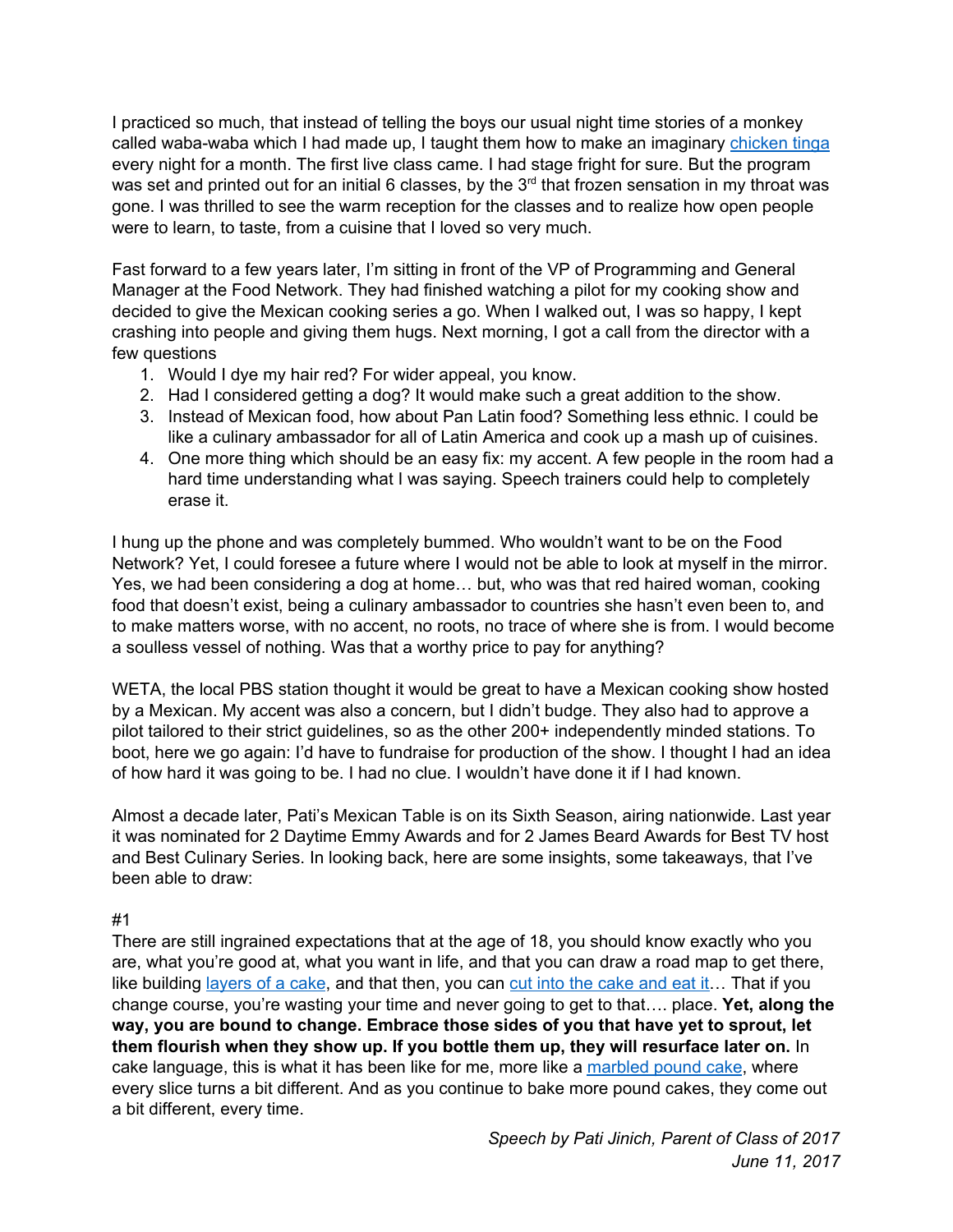## #2

It is not about suddenly finding your passion or unexpectedly becoming enlightened with what's your role in life and the world. I still wonder what is my next step, and now I know, that that will continue to be the case. **Your path gets built as you walk it, find the joy in the walk. With every new step, at every turn, there is a new set of possibilities that opens up.** And as you move along, don't take anything for granted. With each step, when a door that you knock on does happen to open: give it all you've got, every single time.

# #3

There is a certain advantage in jumping on blind. Of course, scanning your new landscape is essential. But unless you job is risk assessment, don't over do it. **Doing too much research on what are the obstacles and risks for taking that step you are eager to take, can freeze you on your tracks before you start your engine. Don't tame your enthusiasm. Take the plunge.** You will find out how cold that water is soon enough.

### #4

Know which things are out of bounds for you. **Know which things you are not willing to place on any negotiating table. They are different for each one of us.** Even if it seems that by giving them up you will have an incredible reward on the short term, even if it is a no brainer for everyone else. Will you be able to live with dignity without them? **And here is the thing, those things that shouldn't be compromised many times happen to be the ones you are most embarrassed about, the ones you feel most vulnerable for, those you have had to work the hardest on. They may be in the end the things that will distinguish you and make you proud, on the long run.**

In my case, I may have taken the long way home. But along the way, I never lost my roots, as it turns out, as I strengthened them, I doubled them up. I have never felt stronger and deeper roots to Mexico, my native country. And as the years have gone by, I have grown just as strong and deep roots to the United States, the country that we now call home, where our boys were born, a country that has given us extraordinary opportunities, and a country whose ideals, institutions, civic culture Mexicans admire so much.

As I like to say, I am happily torn between two countries, and it is by way of the kitchen how I've been able to make sense of that tear, and from it try to build bridges, so that one recipe and story at a time, families, communities and countries can connect a bit more. If not that, then at least, to try to help someone with ideas for lunch.

Graduates: As you step away from GDS, as you step away from your home, to continue to pave your own path, you are bringing what has been passed on to you and has helped shaped who you are. You will decide if you want to build upon it, if you want to improve it, or radically modify it. As you enter new latitudes, you have our commitment to be here, you have a home. And we so very much look forward to watching you as you venture out, evolve and jump into the world. We know you will find your own way to connect and build bridges between all that you have been given, and all of that, which you will encounter and try to find.